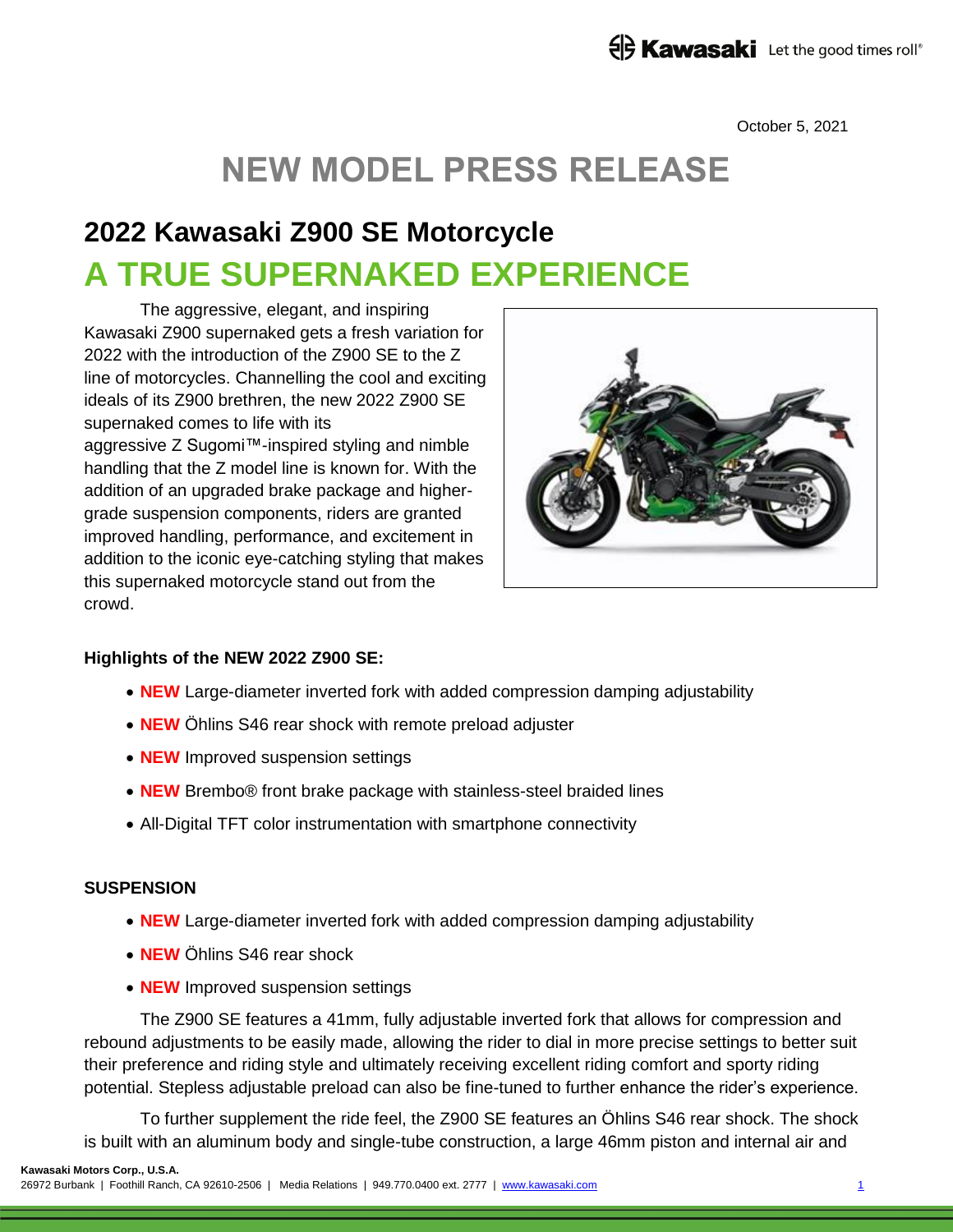gas chambers separated by a floating piston, the combination of components offers a superior feeling of grip and handling. The remote preload adjuster allows for quick and easy adjustment settings without tools, perfect for those tandem rides and luggage-bearing trips. With the improved movement in the initial part of the suspension stroke from both the front and rear suspension components, riders are left with an increased sense of contact with the road, further adding to rider confidence throughout the ride.

## **WHEELS & BRAKES**

**NEW** Brembo® front brake package with stainless-steel braided lines

The Z900 SE motorcycle features dual 300mm Brembo front petal disc brakes and a 250mm rear petal brake with ABS. This contributes to the high level of quality and sportiness. Dual opposed four-piston Brembo M4.32 calipers with resin Brembo brake pads offer a linear brake feel, facilitating control for the rider. This new Brembo brake package offers stronger stopping power and contributes to greater rider control, all while presenting an overall greater ease of use. The brake pads are complimented by a Nissin radial-pump master cylinder and stainless-steel braided lines, delivering greater stopping power and a more linear progression when operating the lever, further facilitating rider feel. For an added degree of rider reassurance, the Z900 SE comes fully equipped with an anti-lock braking system (ABS) to help prevent wheel lock-up and assist braking in certain conditions.

The Z900 SE's stylish star-pattern five-spoke wheels contribute to light weight and quality appearance, while their high rigidity benefits handling. The wheels are fitted with Dunlop Sportmax Roadsport 2 tires, contributing to the motorcycle's superb handling character.

## **ENGINE**

The liquid-cooled, DOHC, 16-valve 948cc inline four-cylinder engine offers impressive power and strong torque. Designed to complement the chassis, the lightweight engine provides plenty of torque, and the 73.4 x 56.0 mm bore and stroke create an engine design that embodies the thrill of acceleration.

Four individual 36mm throttle bodies offer ideal mid-range power and the sub-throttles ensure smooth, sensitive throttle response. The downdraft throttle body layout creates the shortest distance possible for the fuel-air mixture, contributing to the engine's overall performance.

#### **CHASSIS**

The light weight of the Z900 is noticeable as soon as you snap the kick stand up. The chassis is a high-tensile steel, twin-spar, trellis frame that features revisions made to add strength to the swingarm pivot area. The frame was designed to have the fewest bends possible, allowing for a chassis that disperses stress extremely well. The frame design also keeps weight to a minimum.

The engine is rigid-mounted in five points, aiding in the Z900's nimble handling. Twin-tube type rear frame contributes to the bike's low seat height with easy reach to the ground.

#### **STYLING & INSTRUMENTATION**

**Kawasaki Motors Corp., U.S.A.** The Z900SE maintains its distinctive Sugomi™ design elements that consist of a crouching stance, low-positioned headlight and upswept tail. The eye-catching styling benefits include compact shrouds, fuel tank cover, under cowls, and a swingarm pivot cover that all contribute to its sharp image.

26972 Burbank | Foothill Ranch, CA 92610-2506 | Media Relations | 949.770.0400 ext. 2777 | [www.kawasaki.com](http://www.kawasaki.com/) 2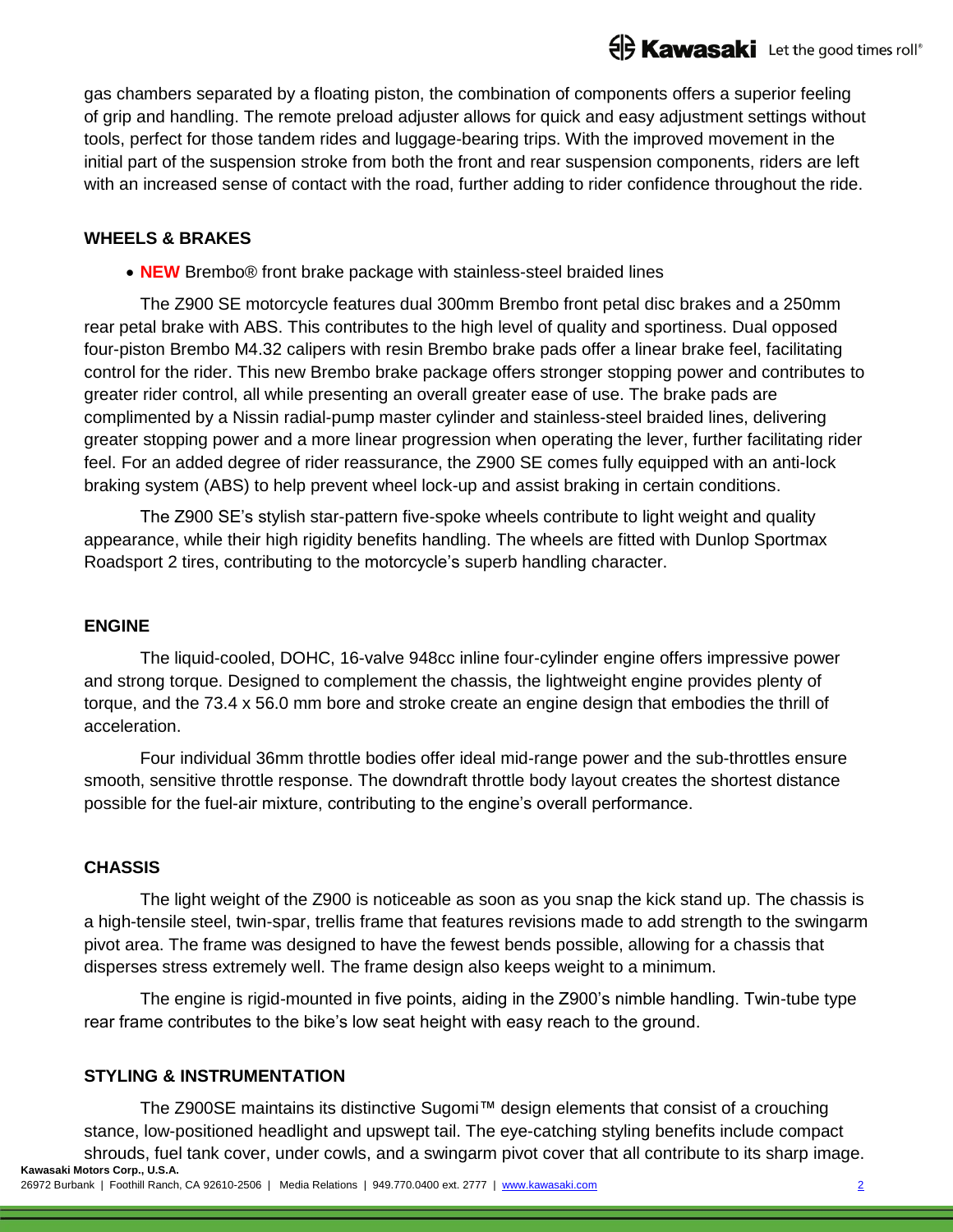An LED headlamp consists of LED position lamps that give it an image distinct from Kawasaki's other Z supernaked models. The position lamps have a textured surface that allows them to be shown as a whole illuminated shape. The design is compact with sharp edges.

LED lighting is used to illuminate the headlamp, position lamps, taillight, and license plate lamp. The turn signals feature bulb-type lighting.

A large 4.3" all-digital TFT color instrumentation gives the Z900 SE cockpit a high-tech and high-grade appearance. The high-grade full color display features TFT (thin-film transistor) technology, helping deliver a high level of visibility. A selectable background color is offered (black or white) and screen brightness automatically switches between three rider-set levels to suit available light. A Bluetooth® chip allows for connection to a compatible smartphone device and RIDEOLOGY THE APP\*.

*\* RIDEOLOGY THE APP is not intended for use during vehicle operation. Only use RIDEOLOGY THE APP when the vehicle is not being operated and it is safe to do so.*

## **ACCESSORIES**

A full range of Kawasaki Genuine Accessories are available at authorized Kawasaki dealers, allowing riders to further enhance the Z900 SE's sharp, sporty looks or add comfort and convenience. Options for the Z900 SE include crankcase protectors, a meter cover, and an Akrapovic slip-on exhaust.

#### **COLORS AND MSRP**

The 2022 Z900 SE motorcycle is available in Metallic Spark Black/Candy Lime Green with an MSRP of \$10,699.

To download high-resolution images, log on or register for the Kawasaki media site at [http://kawasakimedia.com](http://kawasakimedia.com/)

#### **ABOUT KAWASAKI**

Kawasaki Heavy Industries, Ltd. (KHI) started full-scale production of motorcycles over a half century ago. The first Kawasaki motorcycle engine was designed based on technical know-how garnered from the development and production of aircraft engines, and Kawasaki's entry into the motorcycle industry was driven by the company's constant effort to develop new technologies. Numerous new Kawasaki models introduced over the years have helped shape the market, and in the process have created enduring legends based on their unique engineering, power, design and riding pleasure. In the future, Kawasaki's commitment to maintaining and furthering these strengths will surely give birth to new legends.

Kawasaki Motors Corp., U.S.A. (KMC) markets and distributes Kawasaki motorcycles, ATVs, side x sides, and JET SKI® watercraft through a network of approximately 1,100 independent retailers, with close to an additional 7,700 retailers specializing in general purpose engines. KMC and its affiliates